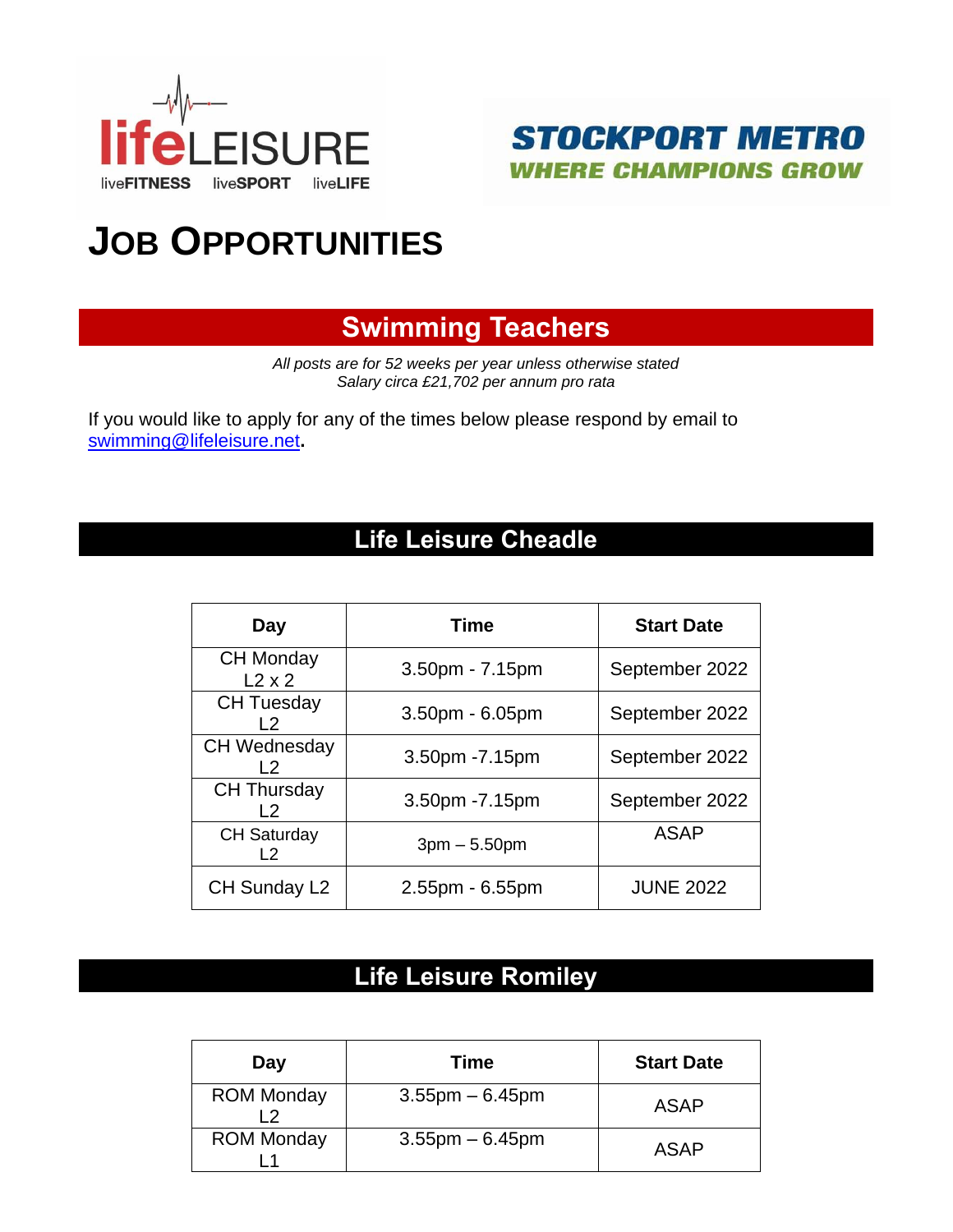| <b>ROM Thursday</b> | $3.55$ pm - 6.45pm | <b>ASAP</b>                         |
|---------------------|--------------------|-------------------------------------|
| <b>ROM Sunday</b>   | $9am - 12.25pm$    | Sunday 22 <sup>nd</sup> May<br>2022 |

# **Life Leisure Hazel Grove**

| Day                                   | <b>Time</b>   | <b>Start Date</b> |
|---------------------------------------|---------------|-------------------|
| <b>HG Monday</b><br>L <sub>2</sub>    | $4 - 8pm$     | Sept              |
| <b>HG Tuesday</b><br>$\overline{2}$   | $4 - 8pm$     | Sept              |
| <b>HG Wednesday</b><br>l 2            | $4 - 7.25$ pm | Sept              |
| <b>HG Wednesday</b><br>L <sub>2</sub> | 4.35 - 7.25pm | Sept              |
| <b>HG Thursday</b><br>$\overline{2}$  | $4 - 5.40$ pm | Sept              |
| <b>HG Friday</b>                      | $4 - 8pm$     | Sept              |

# **Life Leisure Grand Central**

| Day               | <b>Time</b>      | <b>Start Date</b> |
|-------------------|------------------|-------------------|
| <b>GC Tuesday</b> | $4.00 - 6.50$ pm | Sept              |





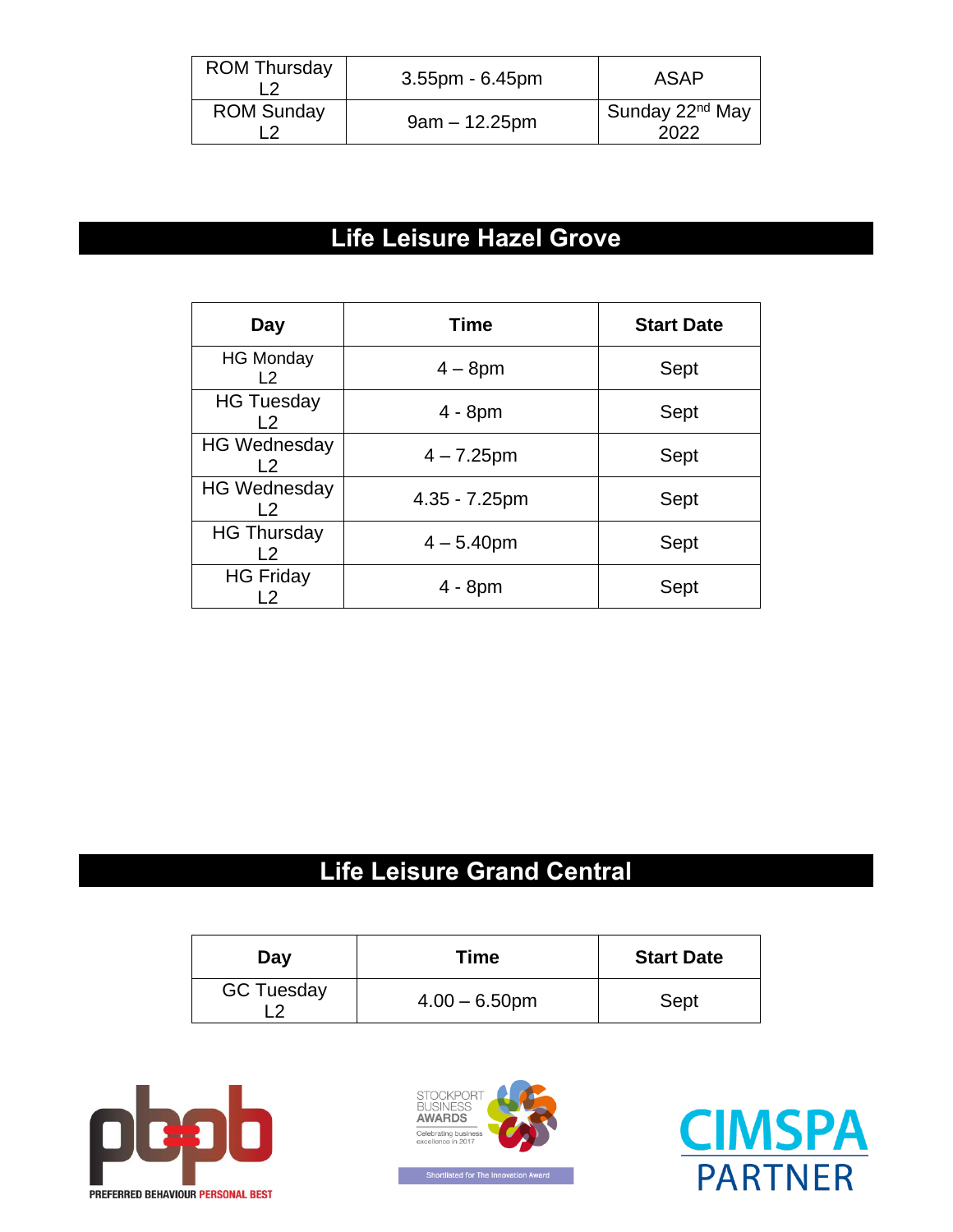| <b>GC Tuesday</b>                  | $4.00 - 6.50$ pm  | Sept                  |
|------------------------------------|-------------------|-----------------------|
| <b>GC Wednesday</b><br>L2X2        | $4 - 5.40$ pm     | Sept                  |
| <b>GC Saturday</b><br>l 2          | 10.10 - 1.15pm    | 31 <sup>st</sup> July |
| <b>GC Saturday</b><br>l 2          | $10.10 - 1.15$ pm | Sept                  |
| <b>GC Sunday</b><br>$\overline{2}$ | $9 - 11.50$ am    | 31 <sup>st</sup> July |
| <b>GC Sunday</b><br>L2X3           | $9 - 11.50$ am    | Sept                  |

# **Life Leisure Avondale**

| Day                                 | Time                                 | <b>Start Date</b> |
|-------------------------------------|--------------------------------------|-------------------|
| <b>AV Tuesday</b><br>L <sub>2</sub> | 4pm - 5.30pm                         | ASAP              |
| AV Wednesday<br>L1 & 2              | 3.50pm - 5.20pm Supported<br>lessons | ASAP              |
| AV Thursday<br>L <sub>2</sub>       | 4.00pm - 5.30pm                      | <b>ASAP</b>       |
| AV Sat<br>12                        | $9am - 12.00pm$                      | TBC               |





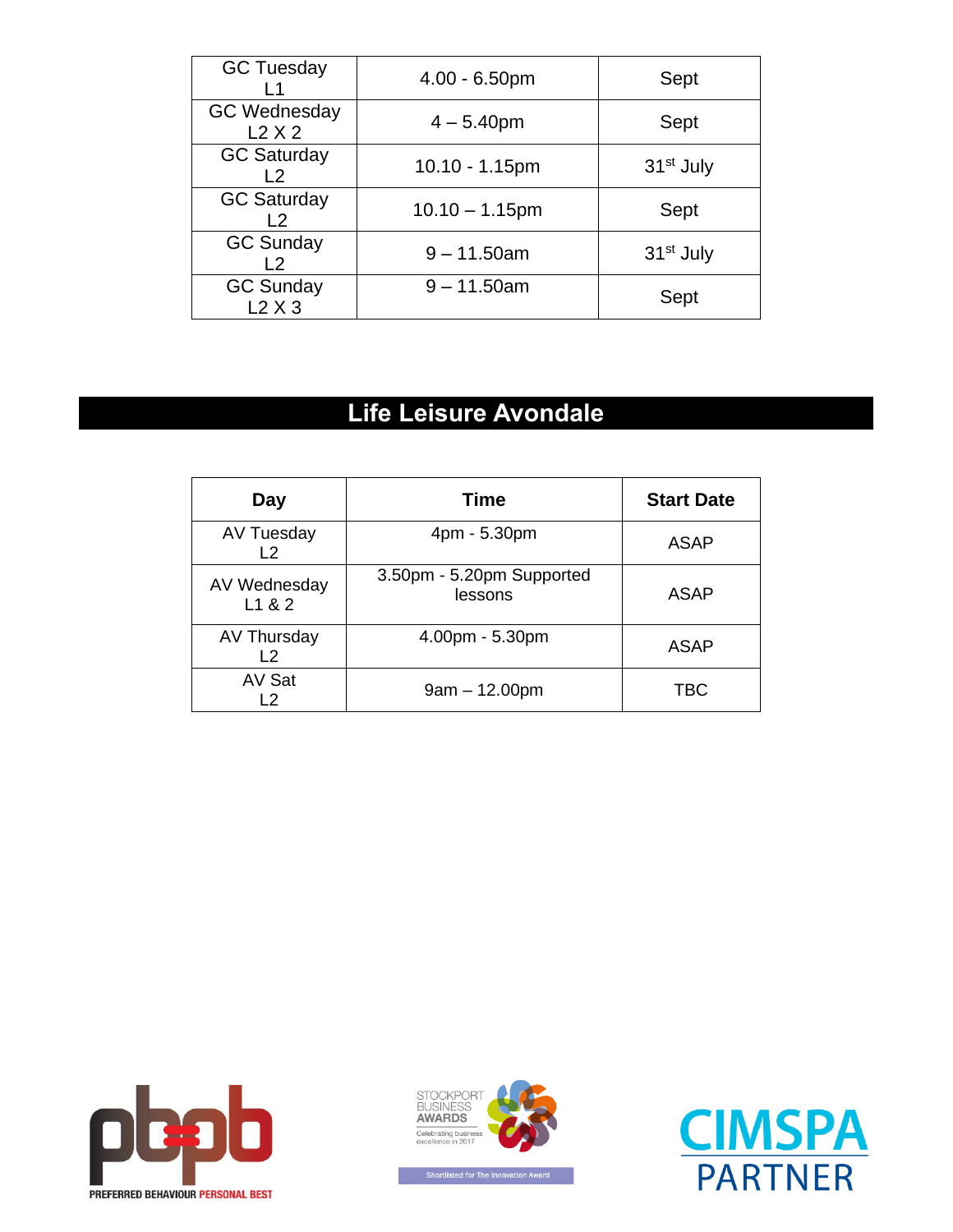### **School Teaching**

**We are looking to expand our schools teaching team. Many of the available hours for the next academic year will be working alongside existing schools staff and therefore we welcome new staff to schools as support and mentoring will be on hand. All schools hours are 35 weeks.**

**We will also have a few schools that will require an additional teacher in the water, usually for a term. If anyone is interested in daytime hours starting from September 2022 please contact [us](mailto:frances.kelly@lifeleisure.net) with your availability.**

**We currently have the vacancies below:**

| <b>Pool</b>          | Day                   | <b>Time</b>                           | <b>Start Date</b> |
|----------------------|-----------------------|---------------------------------------|-------------------|
| Cheadle              | <b>Thurs</b>          | $2.10 - 3.10$ (1hr)                   | Sept              |
| Avondale             | Tues                  | Am, hours to be confirmed<br>(1.5hrs) | Sept              |
| <b>Grand Central</b> | Mon, Tues, Wed<br>Mon | 1.10-2.40 (1.5hrs)<br>9-12 (3hrs)     | Sept              |